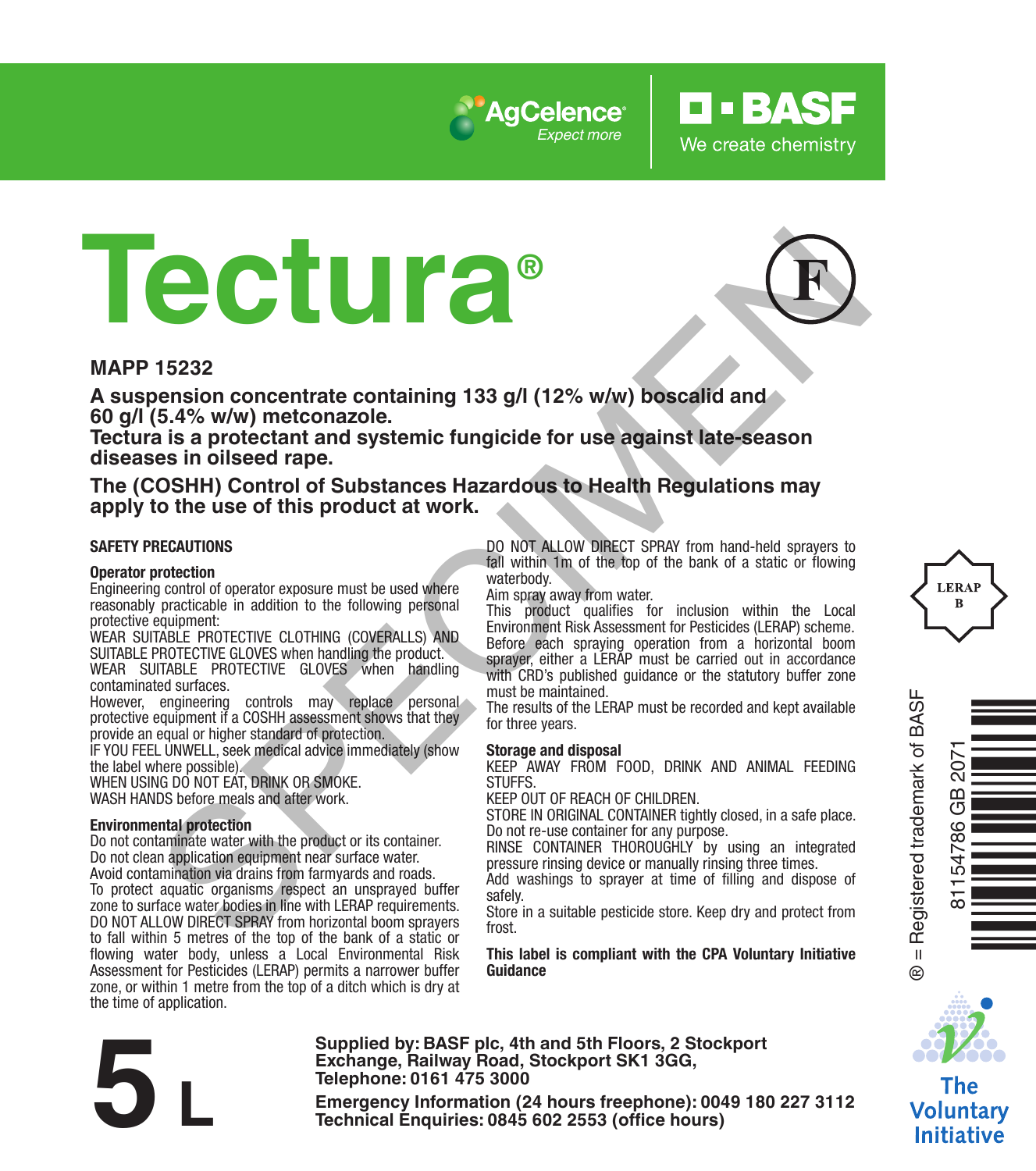# **Tectura®**

**A suspension concentrate containing 133 g/l (12% w/w) boscalid and 60 g/l (5.4% w/w) metconazole.** 

# **Warning**

**May cause an allergic skin reaction. Suspected of damaging the unborn child. Harmful to aquatic life with long lasting effects.**

# **IMPORTANT INFORMATION**

# **FOR USE ONLY AS AN AGRICULTURAL FUNGICIDE, as directed below:**

| May cause an allergic skin reaction.<br>Suspected of damaging the unborn child.<br>Harmful to aquatic life with long lasting effects.<br>Wear protective gloves/clothing/eye protection.<br>If medical advice is needed, have product<br>container or label at hand.<br>Avoid breathing mist/vapours/spray.<br>IF ON SKIN: Gently wash with plenty of soap<br>and water<br>Store locked up.<br>Dispose of contents/container to a licensed<br>hazardous-waste disposal contractor or collection site<br>except for empty clean containers which can be disposed<br>of as non-hazardous waste.<br>Contains: 1,2-benzisothiazol-3(2h)-one and 2-methylisothiazol-<br>3(2H)-one. May produce an allergic reaction. |                                             |
|-----------------------------------------------------------------------------------------------------------------------------------------------------------------------------------------------------------------------------------------------------------------------------------------------------------------------------------------------------------------------------------------------------------------------------------------------------------------------------------------------------------------------------------------------------------------------------------------------------------------------------------------------------------------------------------------------------------------|---------------------------------------------|
| To avoid risks to human health and the environment, comply                                                                                                                                                                                                                                                                                                                                                                                                                                                                                                                                                                                                                                                      |                                             |
| with the instructions for use.                                                                                                                                                                                                                                                                                                                                                                                                                                                                                                                                                                                                                                                                                  |                                             |
|                                                                                                                                                                                                                                                                                                                                                                                                                                                                                                                                                                                                                                                                                                                 |                                             |
| <b>IMPORTANT INFORMATION</b>                                                                                                                                                                                                                                                                                                                                                                                                                                                                                                                                                                                                                                                                                    |                                             |
| FOR USE ONLY AS AN AGRICULTURAL FUNGICIDE, as directed below:                                                                                                                                                                                                                                                                                                                                                                                                                                                                                                                                                                                                                                                   |                                             |
| <b>CROPS:</b>                                                                                                                                                                                                                                                                                                                                                                                                                                                                                                                                                                                                                                                                                                   | <b>Oilseed rape</b>                         |
| <b>MAXIMUM INDIVIDUAL DOSE:</b>                                                                                                                                                                                                                                                                                                                                                                                                                                                                                                                                                                                                                                                                                 | 1.0 litre/ha                                |
| <b>MAXIMUM TOTAL DOSE PER CROP:</b>                                                                                                                                                                                                                                                                                                                                                                                                                                                                                                                                                                                                                                                                             | 2.0 litres/ha/crop                          |
| <b>LATEST TIMING:</b>                                                                                                                                                                                                                                                                                                                                                                                                                                                                                                                                                                                                                                                                                           | 50% of pods have reached final size (GS 75) |
|                                                                                                                                                                                                                                                                                                                                                                                                                                                                                                                                                                                                                                                                                                                 |                                             |

# **Other specific restriction:**

A minimum interval of 14 days must be observed between applications

## **READ THE LABEL BEFORE USE. USING THIS PRODUCT IN A MANNER THAT IS INCONSISTENT WITH THE LABEL MAY BE AN OFFENCE. FOLLOW THE CODE OF PRACTICE FOR USING PLANT PROTECTION PRODUCTS.**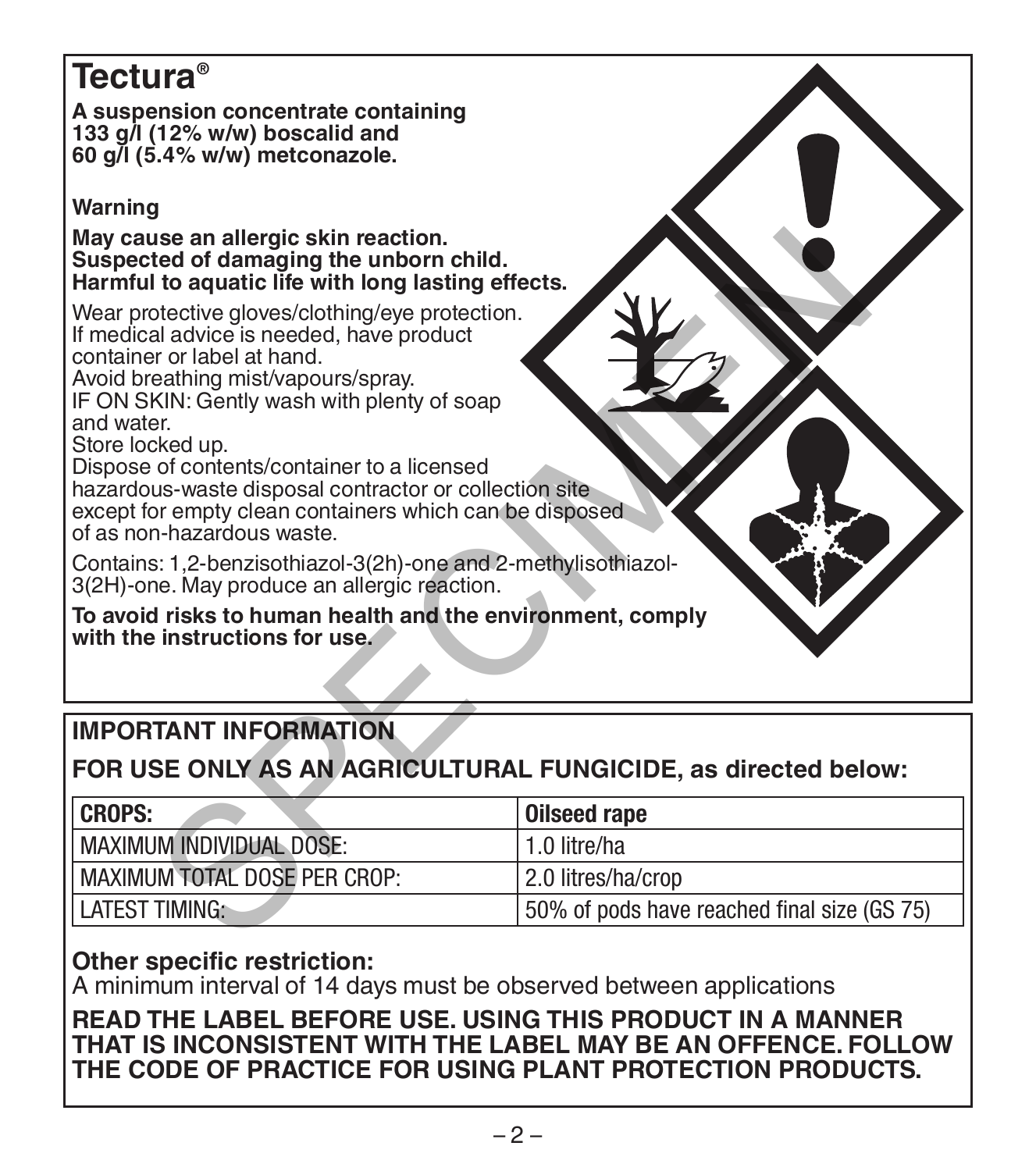# **DIRECTIONS FOR USE**

IMPORTANT: This information is approved as part of the Product Label. All instructions within this section must be read carefully in order to obtain safe and successful use of this product.

Tectura is a protectant and systemic fungicide for use in oilseed rape for the control of *Sclerotinia* stem rot

### **Restrictions/Warnings**

Avoid spray drift on to neighbouring crops.

Tectura represents minimal hazard to bees when used as directed. Consideration should be given to informing bee-keepers when you intend spraying crops in flower.

Tectura should not be applied with pyrethroids to oilseed rape at flowering.

A reduction in *Sclerotinia* control may be observed in oilseed rape when high-risk infection conditions occur after flowering, leading to secondary spread of the disease through plant-to-plant contact, which may be more severe in lodged crops. tions/Warnings<br>ray drift on to neighbouring crops.<br>represents minimal hazard to bees when used as directed. Cone<br>given to informing bee-keepers when you intend spraying crops in fi<br>should not be applied with pyrethroids to

After spraying, wash out sprayer thoroughly according to manufacturer's guideline and dispose of washings and clean container according to DEFRA Code of Practice and local authority guidelines.

### **Disease control**

Tectura is a protectant and systemic fungicide for use in oilseed rape for the control of *Sclerotinia* stem rot.

### **Resistance Management**

Tectura contains boscalid, which belongs to the SDHI (carboxamide) group of fungicides, and metconazole, which belongs to the DMI group of fungicides.

Currently there is no evidence of field strains of *Sclerotinia sclerotiorum*, *Alternaria brassicae* or *Phoma lingham* that are resistant to SDHI or DMI fungicides in oilseed rape.

Currently there is evidence of cross resistance between boscalid and other fungicides in the SDHI group, but no cross resistance has been observed with fungicides with other modes of action.

The FRAC SBI Working Group recommends that all DMIs are considered as one product group in which general cross-resistance exists. Within the SBI-group, there is no crossresistance between morpholines and DMI fungicides. There is no cross-resistance or a correlation in the sensitivity of triazoles to other modes of action.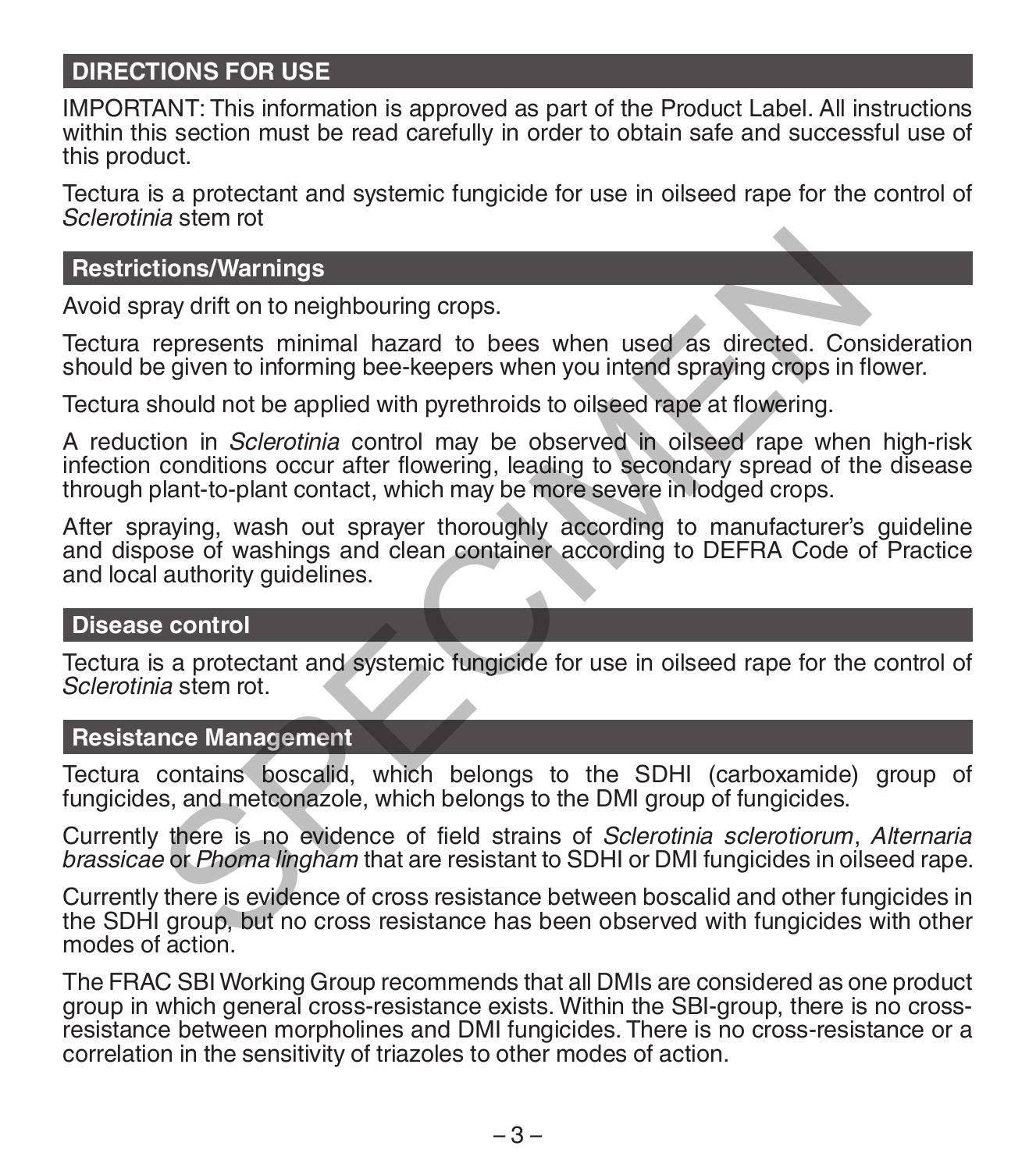The key of resistance management strategies is the reduction of selection pressure. This can be achieved by good agricultural practice which leads to less infection pressure (e.g. crop & stubble hygiene, use of less susceptible varieties, crop rotation, use of healthy seeds, etc).

Risk assessments for the target diseases on oilseed rape indicate a low or medium risk of resistance development. To minimise any possible risk of resistance occurring, the number of applications of Tectura should be restricted to two per crop. Tectura should be applied in a preventive manner, following the recommendations on the label, and as an integral part of a spray programme including fungicides with different modes of action.

For further advice on resistance management in oilseed rape contact your agronomist or specialist advisor, and visit the Fungicide Resistance Action Committee (FRAC) and UK Fungicide Resistance Action Group (FRAG) websites.

### **Crop Specific Information**

### **Oilseed rape**

Tectura can be used on all varieties of oilseed rape.

### **Time of Application**

Apply Tectura as a protectant spray.

Applications against *Sclerotinia* should be made in high disease risk situations at early to full flower (GS 63-65 BBCH), to coincide with or just before first petal fall, and before disease symptoms are visible.

Two applications can be made up to and including when 50% of pods are at final size (BBCH GS 75), allowing a minimum interval of 14 days between applications. Applications made after the end of flowering (GS 69) may result in reduced levels of *Sclerotinia* control. In a preventive manner, following the recommendations on the label, and of a spray programme including fungicides with different modes o<br>er advice on resistance management in oilsed rape contact your ac<br>list advisor, and v

## **Mixing and Application**

### **Mixing**

Never prepare more spray solution than is required.

Three quarters fill the tank with clean water and start the agitation.

To ensure thorough mixing of the product, invert the container several times before opening.

Add the required quantity of Tectura to the spray tank while re-circulating.

Add the remainder of the water and continue agitation until spraying is complete.

When tank mixes are to be used, take due note of any instructions given as to the order of mixing.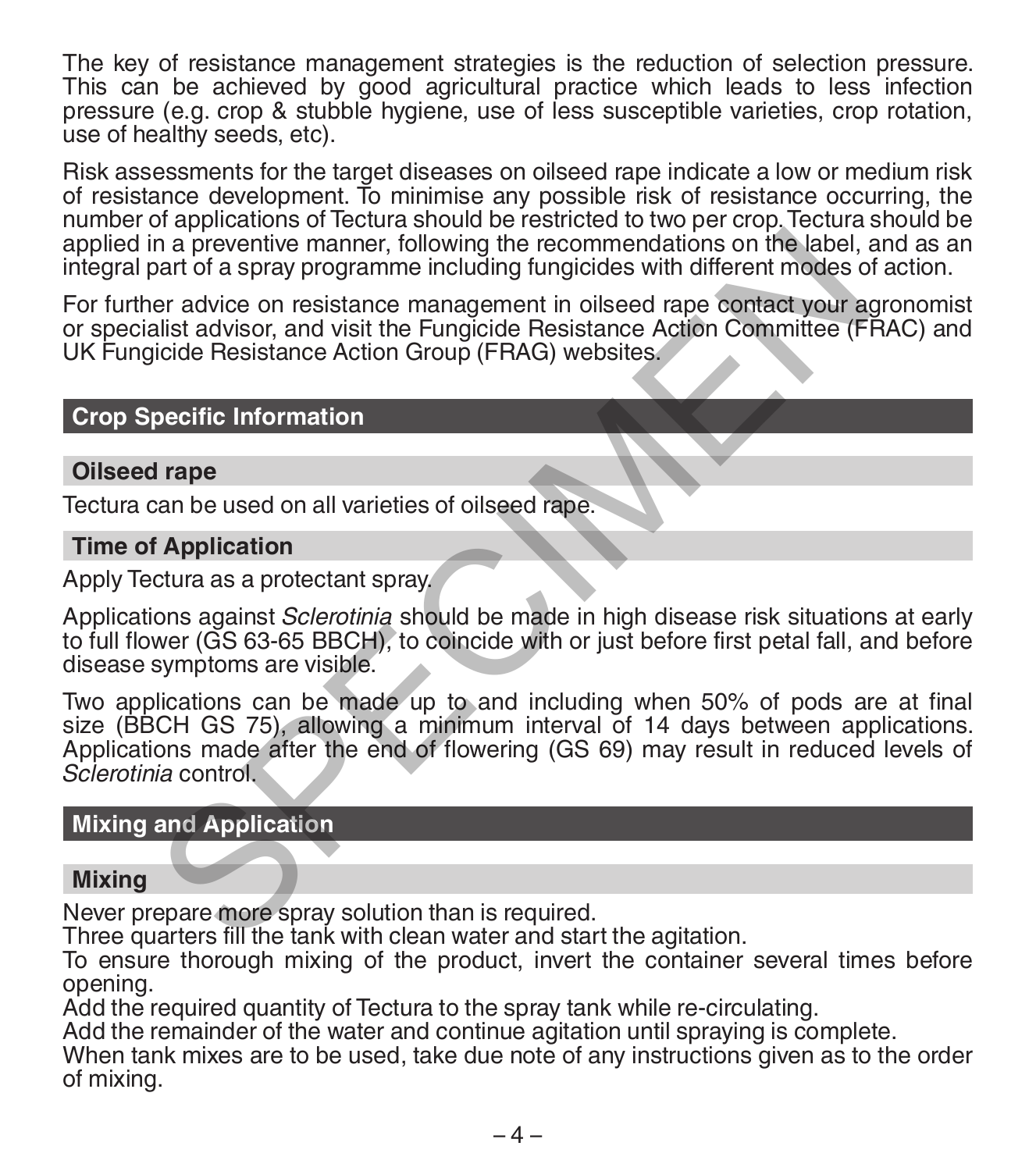Each product should be added separately to the spray tank and fully dispersed before the addition of any further product(s).

Rinse empty containers thoroughly, using an integrated pressure rinsing device or by manually rinsing three times.

Add washings to tank at time of filling and dispose of container safely.

# **Application**

Apply 1.0 l/ha Tectura in a recommended water volume of 200-300 litres of water per hectare as a MEDIUM spray, as defined by the BCPC. In dense crops, using the increased water volume will help achieve adequate penetration and good coverage of the crop.

Where possible use narrow-wheeled high clearance application equipment. To ensure optimum spray coverage and minimize spray drift, adjust the spray boom to the appropriate height above the crop, according to guidance provided by the sprayer and/ or nozzle manufacture.

### **Following Crops**

### **Following crops after normally harvested oilseed rape**

Any crop can follow normally harvested oilseed rape treated with Tectura.

### **Re-drilling due to crop failure**

In the event of crop failure, any crop can be re-drilled after an interval of 5 weeks following of an application of Tectura.

## **Compatibility**

For information on compatibility contact the BASF Technical Services Hotline: 0845 602 2553

## **The following does not form part of the authorised label text.**

With many products there is a general risk of resistance developing to the active ingredients. For this reason a change in activity cannot be ruled out. It is generally impossible to predict with certainty how resistance may develop because there are so many crop and use connected ways of influencing this. We therefore have to exclude liability for damage or loss attributable to any such resistance that may develop. To help minimise any loss in activity the BASF recommended rate should in all events be adhered to. 0 Vma lecture in a recommended water volume of 200-300 litres<br>are as a MEDIUM spray, as defined by the BCPC. In dense crops,<br>d water volume will help achieve adequate penetration and good co<br>ossible use narrow-wheeled high

Numerous, particularly regional or regionally attributable, factors can influence the activity of the product. Examples include weather and soil conditions, crop plant varieties, crop rotation, treatment times, application amounts, admixture with other products, appearance of organisms resistant to active ingredients and spraying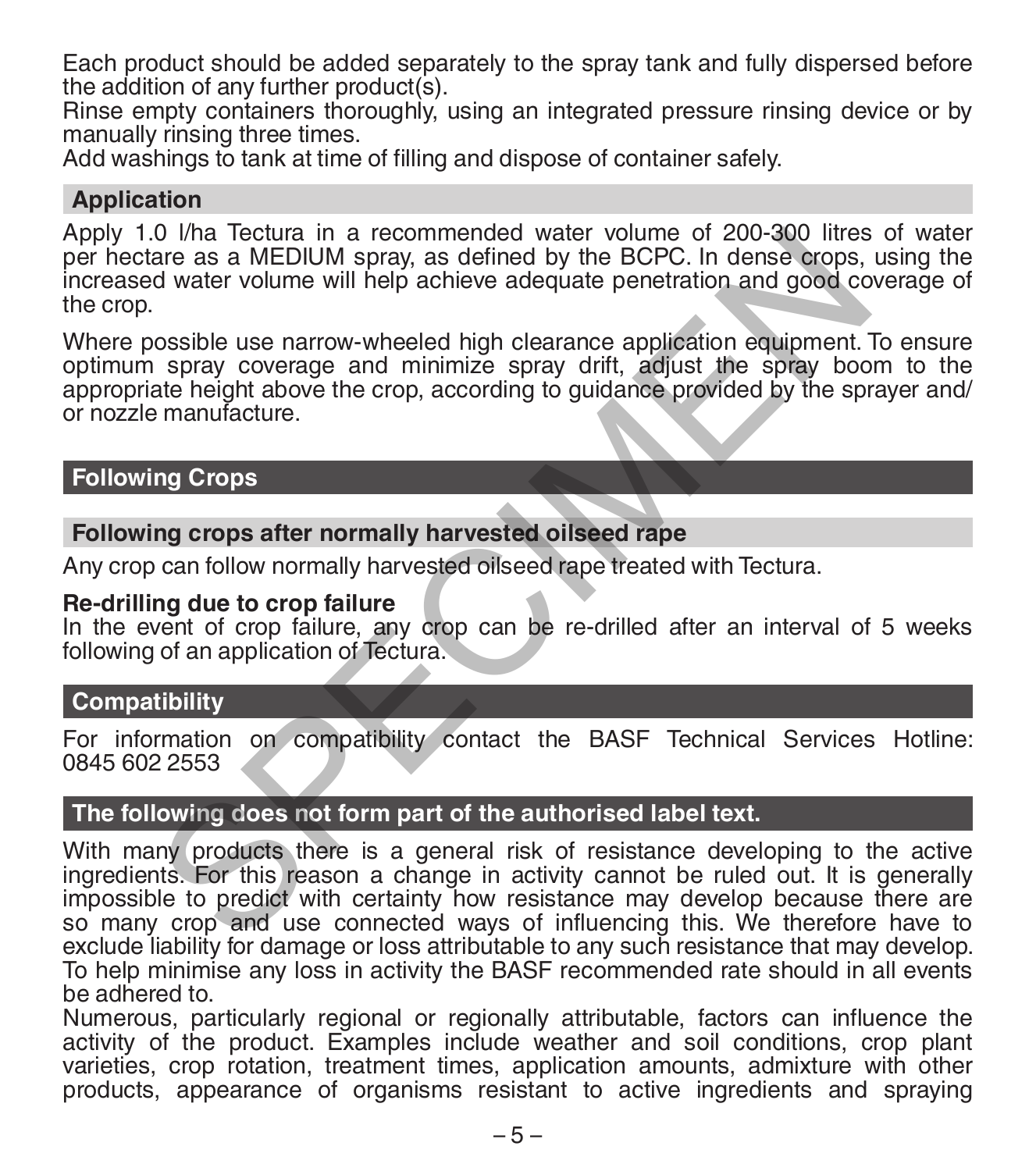techniques. Under particular conditions a change in activity or damage to plants cannot be ruled out. The manufacturer or supplier is therefore unable to accept any liability in such circumstances. All goods supplied by us are of high grade and we believe them to be suitable, but as we cannot exercise control over their mixing or use or the weather conditions during and after application, which may affect the performance of the material, all conditions and warranties, statutory or otherwise, as to the quality or fitness for any purpose of our goods are excluded and no responsibility will be accepted by us for any damage or injury whatsoever arising from their storage, handling, application or use; but nothing should be deemed to exclude or restrict any liability upon us which cannot be excluded or restricted under the provisions of the Unfair Contract Terms Act 1977 or any similar applicable law.

# **Section 6 of the Health and Safety at Work Act**

# **Additional Product Safety Information**

The product label provides information on a specific pesticidal use of the product; do not use otherwise, unless you have assessed any potential hazard involved, the safety measures required and that the particular use has "off-label" approval or is otherwise permitted under the Plant Protection Products Regulations. Alarmage or injury whatsoever ansing from their storage, natiomal, a<br>tut nothing should be deemed to exclude or restrict any liability upon<br>e excluded or restricted under the provisions of the Unfair Contract<br>any similar a

The information on this label is based on the best available information including data from test results.

# **Safety Data Sheet**

To access the Safety Data Sheet for this product scan the QR code or use the weblink below:



agricentre.basf.co.uk/Tectura/MSDS

Alternatively, contact your supplier.